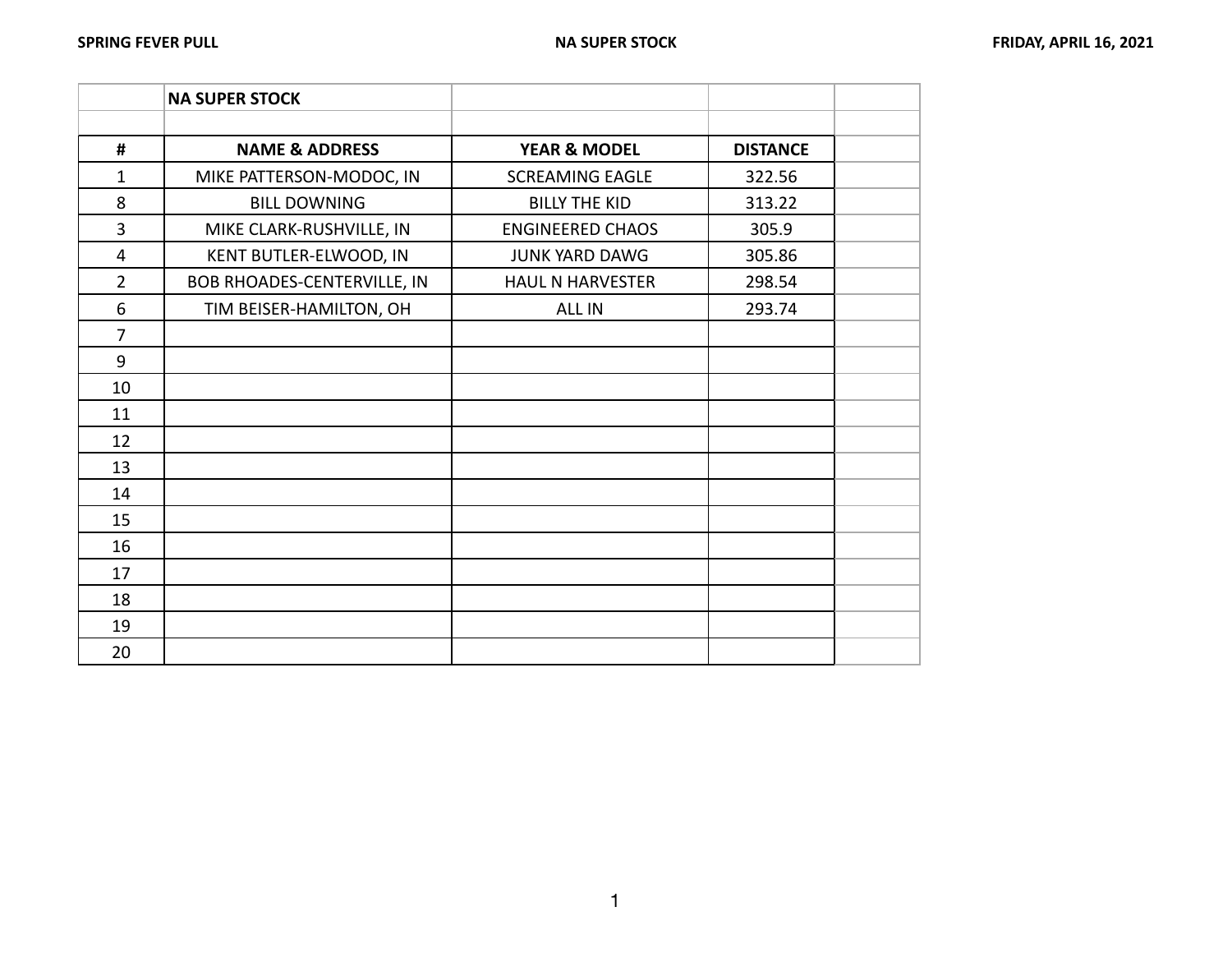|                | <b>ALT FARM</b>              |                          |                 |  |
|----------------|------------------------------|--------------------------|-----------------|--|
|                |                              |                          |                 |  |
| $\#$           | <b>NAME &amp; ADDRESS</b>    | <b>YEAR &amp; MODEL</b>  | <b>DISTANCE</b> |  |
| 3              | JEREMY FRUTH-MIDDLETOWN, OH  | THE 7TH PLACE CASE       | 330.9           |  |
| $\mathbf{1}$   | CORY SMITH-TRENTON, OH       | <b>DRINKING CLASS</b>    | 320.94          |  |
| 5              | JACK BINGHAM-GREENVILLE, OH  |                          | 308.94          |  |
| $\overline{7}$ | ROB HESTER-EATON, OH         | <b>BARNYARD BANDIT</b>   | 304.56          |  |
| $\overline{2}$ | DEAN COTTINGIM-EATON, OH     | <b>OUT NUMBERED</b>      | 300.38          |  |
| 8              | SCOTT PATTERSON-FARMLAND, IN | <b>NUT CASE</b>          | 189.9           |  |
| 6              | DON COTTINGIM-EATON, OH      |                          | 10.43           |  |
| 4              | MATT MILLER-BURLINGTON, IN   | <b>HOOSIER HARVESTER</b> | $-1$            |  |
| 10             |                              |                          |                 |  |
| 11             |                              |                          |                 |  |
| 12             |                              |                          |                 |  |
| 13             |                              |                          |                 |  |
| 14             |                              |                          |                 |  |
| 15             |                              |                          |                 |  |
| 16             |                              |                          |                 |  |
| 17             |                              |                          |                 |  |
| 18             |                              |                          |                 |  |
| 19             |                              |                          |                 |  |
| 20             |                              |                          |                 |  |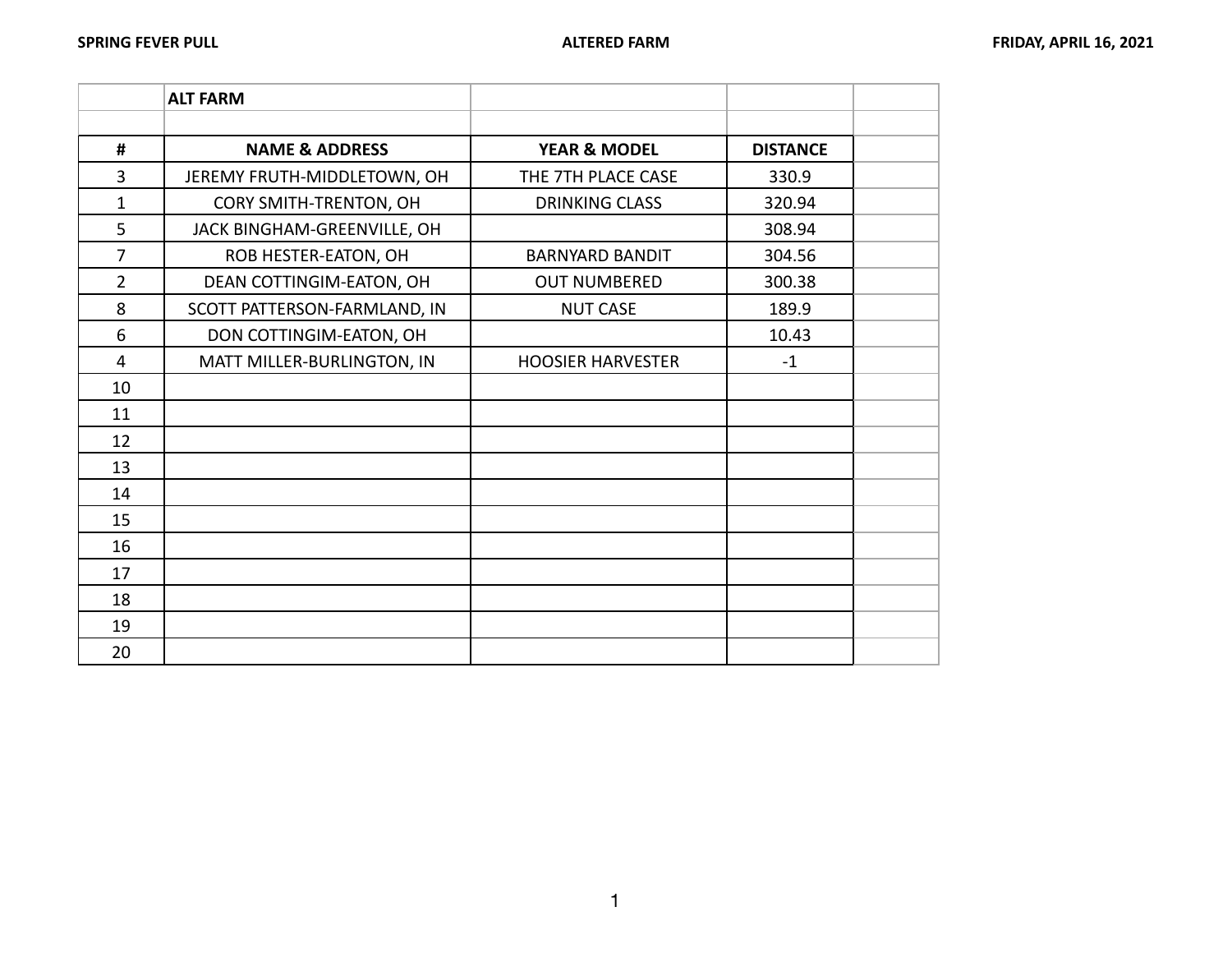|                | 2.5 & 2.6 DIESEL 4X4 TRUCKS          |                             |                 |  |
|----------------|--------------------------------------|-----------------------------|-----------------|--|
| #              | <b>NAME &amp; ADDRESS</b>            | <b>YEAR &amp; MODEL</b>     | <b>DISTANCE</b> |  |
| 18             | <b>DOUG MONROE</b>                   |                             | 294.2           |  |
| 20             | <b>WYATT EADES</b>                   |                             | 291.38          |  |
| $\mathbf{1}$   | ZACK WEBER-POMEROY, OH               | <b>CONSTANT AGGREVATION</b> | 289.72          |  |
| 19             | BRAD AMERINE-SOUTH BLOOMINGVILLE, OH | <b>CRAZY TRAIN</b>          | 288.02          |  |
| 12             | <b>JOHN SHEW</b>                     |                             | 287.96          |  |
| 17             | SCOTT KINNAMON-SUDLERSVILLE, MD      | <b>DEVIL'S HOOKER</b>       | 287.86          |  |
| 6              | DAKOTA FINKBINE, ARANUM, OH          |                             | 287.52          |  |
| $\overline{7}$ | MICHAEL PEABODY-NOVA, OH             | <b>STRUCK BY LIGHTNING</b>  | 285.36          |  |
| 11             | DREW KROGMAN-CELINA, OH              | <b>BIG BLUE</b>             | 282.76          |  |
| 15             | STEVE MUELLER-MARCHFIELD, WI         | LIT - UP                    | 282.16          |  |
| 10             | JEFF BAYLES-GRAND RAPIDS, MI         | <b>SLIGHTLY TWISTED</b>     | 281.56          |  |
| 9              | DAVID DRESBACH-CIRCLEVILLE, OH       | <b>FLAT BROKE</b>           | 234.36          |  |
| 22             | JACOB PHELPS-GERMANTOWN, OH          | <b>SIMPLY WICKED</b>        | 92.34           |  |
| $\overline{2}$ | RYAN WILSON, MT. STERLING, OH        |                             | $-1$            |  |
| 8              | <b>JOE KUPFERSCHMID</b>              |                             | $-1$            |  |
| 13             | RAYJAY RINDT-MEDOFRD, WI             | <b>WICKED WHITE KNIGHT</b>  | $-1$            |  |
| 14             | TYLER RICE-MT STERLING, OH           |                             | $-1$            |  |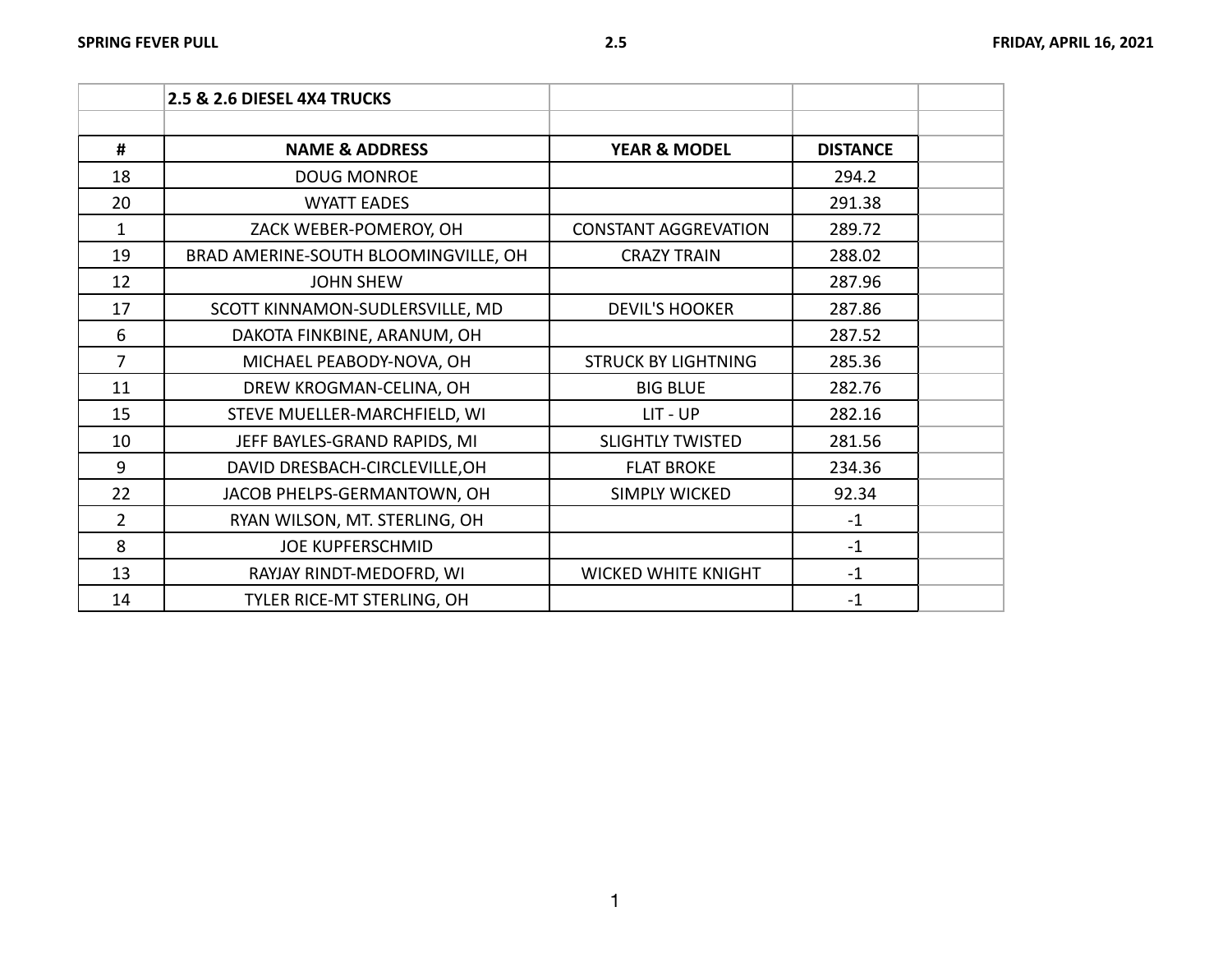|                | ALT GAS 4X4 ALUM.                |                            |                 |  |
|----------------|----------------------------------|----------------------------|-----------------|--|
|                |                                  |                            |                 |  |
| #              | <b>NAME &amp; ADDRESS</b>        | <b>YEAR &amp; MODEL</b>    | <b>DISTANCE</b> |  |
| 5              | JONATHON ZAKARAUSKAS-MASSENA, NY |                            | 325.28          |  |
| 3              | TRAVIS CENTERS-BURLINGTON, KY    | <b>FARM BOYS FROM HELL</b> | 324.84          |  |
| 12             | <b>DAN KAMARONY</b>              |                            | 324.32          |  |
| 10             | DENNIS ALEXANDER-BEREA, KY       | <b>EARLY TIMES</b>         | 322.64          |  |
| 9              | TED WALKER-SOMERVILLE, IN        | <b>RICKOCHET</b>           | 322.44          |  |
| 11             | <b>FRANKIE LEFLER</b>            |                            | 322.02          |  |
| 14             | TICK (CAUY) THOMAS-BRAZIL, IN    |                            | 321.98          |  |
| 8              | <b>TIM TUDNALL JR</b>            |                            | 316.02          |  |
| 4              | WESLEY BELL-STILESVILLE, IN      | 85 GMC                     | 314.22          |  |
| 13             | PAT SILVER-ELLENBURG DEPOT, NY   | MA & PA'S HEADACHE         | 313.82          |  |
| $\overline{2}$ | PAUL MEAL-WALDON, IN             | 244 ROCKET                 | 311.76          |  |
| $\mathbf{1}$   | KORIE THOMASON-SCOTTSVILLE, KY   | YOUNG BLOOD                | 308.6           |  |
| 16             | <b>JOE PERREAULT</b>             | MAD DOG                    | 302.24          |  |
| 6              | KURTIS UTLEY-WEST BURKE VT       | <b>LIGHT WEIGHT</b>        | 296.12          |  |
| $\overline{7}$ | <b>KEVIN SMITH</b>               |                            | 273.3           |  |
| 15             | ANDREW CAN PAEMEL-CASGO, MI      | <b>OLD BETSY</b>           | $-1$            |  |
| 17             |                                  |                            |                 |  |
| 18             |                                  |                            |                 |  |
| 19             |                                  |                            |                 |  |
| 20             |                                  |                            |                 |  |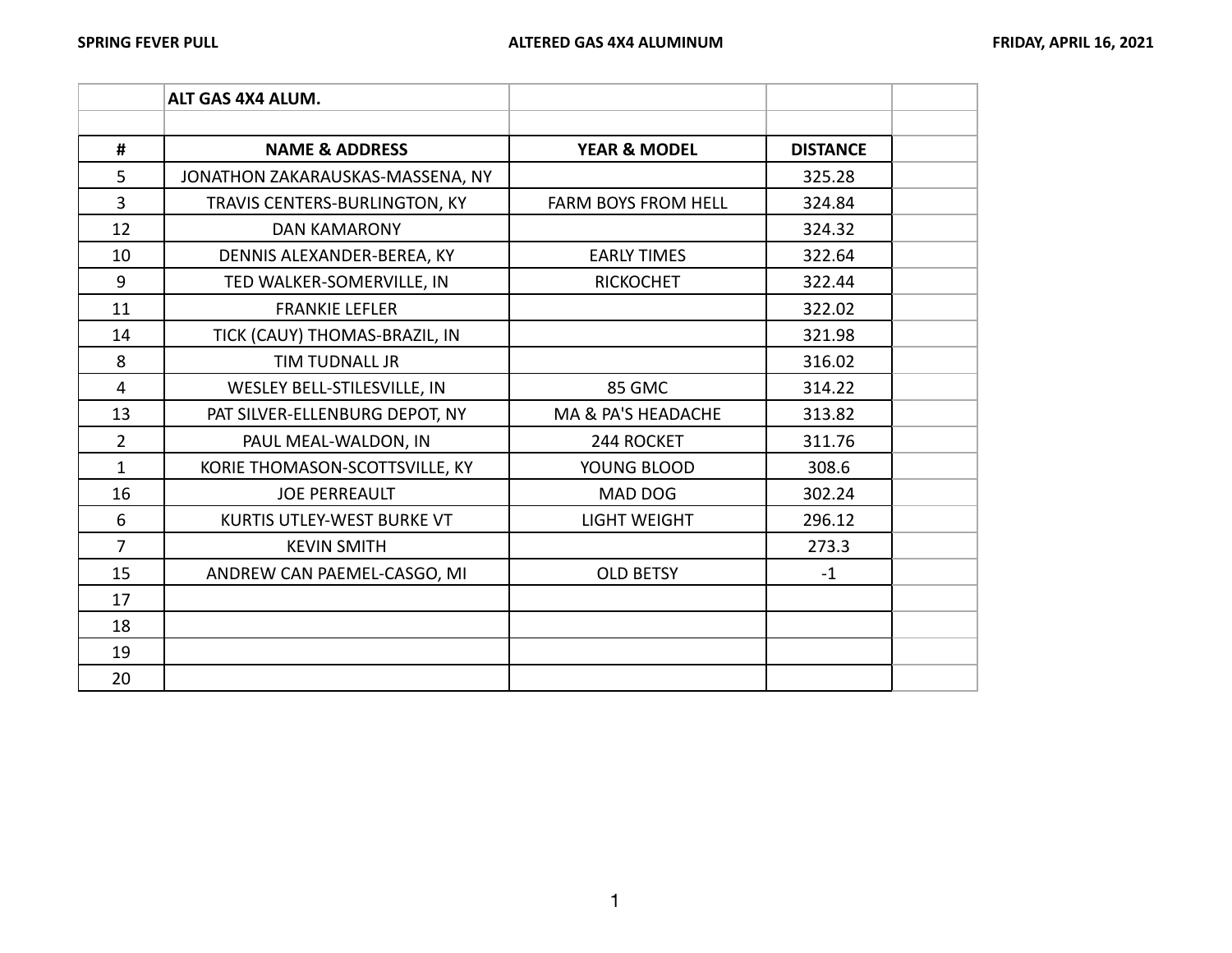|                | <b>HOT FARM</b>                     |                          |                 |  |
|----------------|-------------------------------------|--------------------------|-----------------|--|
|                |                                     |                          |                 |  |
| #              | <b>NAME &amp; ADDRESS</b>           | <b>YEAR &amp; MODEL</b>  | <b>DISTANCE</b> |  |
| 4              | BRIAN CARRINGTON-GEORGETOWN, OH     | <b>ENDLESS</b>           | 343.76          |  |
| 16             | SCOTT HUELSMAN-CHICKASAW, OH        | <b>RUMOR HAS IT</b>      | 342.28          |  |
| 14             | KEVIN BOGGS-NORTH VERNON, IN        | <b>TOUCH TOO MUCH</b>    | 341.66          |  |
| 15             | CALVIN ROBBINS-GREENSBURG, IN       | FIRE IN THE HOLE         | 341.56          |  |
| 11             | SCOT MILLER-SPENCERVILLE, OH        | <b>DRAGLINE EXPRESS</b>  | 340.44          |  |
| 5              | JUSTIN FLECK-CELINA, OH             | <b>ALL BEEF</b>          | 338.34          |  |
| 12             | CHRIS REGEDANZ-CELINA, OH           | <b>SHOW STOPPER</b>      | 333.48          |  |
| 8              | RUSS CLARK-COVINGTON, OH            | <b>CRUISING DEERE</b>    | 329.58          |  |
| $\overline{2}$ | KALEB WERNER-VERSAIELS, IN          | <b>RAGE-N-BUCK</b>       | 329.12          |  |
| 17             | WAYNE COOK-ST. PARIS, OH            | <b>ROCK TOP RELOADED</b> | 326.28          |  |
| $\mathbf{1}$   | COLE WILDERMUTH-LEWISTOWN, OH       | THE REPLACEMENT DEERE II | 324.02          |  |
| 19             | DARREN BOMMER-BROOKSVILLE, IN       | <b>I GOT THIS</b>        | 322.16          |  |
| 9              | <b>DAVID WEIHRAUCH</b>              |                          | 315.92          |  |
| 6              | MITCH REGEDANZ-CELINA, OH           | <b>DEMONSTRATOR</b>      | 313.4           |  |
| 21             | <b>CHRIS JAMES</b>                  |                          | 302.04          |  |
| 13             | MATT MILLER-BURLINGTON, IN          | <b>HOOSIER HARVESTER</b> | 263.74          |  |
| 18             | STEVEN RUDIBAUGH-EAST ROCHESTER, OH | MO-TA-GO                 | 239.5           |  |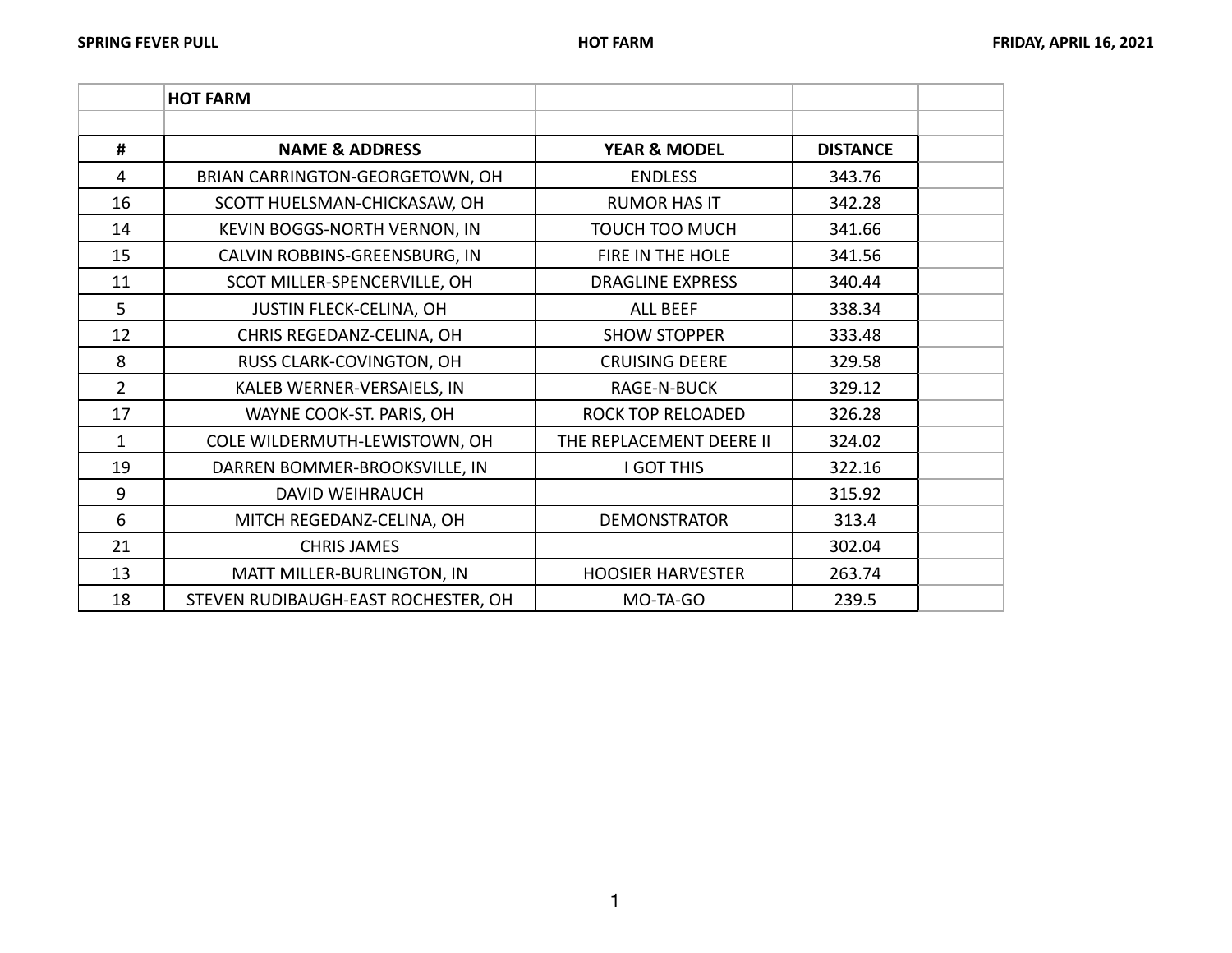|                | <b>MINI MODS OMPA</b>              |                         |                 |  |
|----------------|------------------------------------|-------------------------|-----------------|--|
|                |                                    |                         |                 |  |
| #              | <b>NAME &amp; ADDRESS</b>          | <b>YEAR &amp; MODEL</b> | <b>DISTANCE</b> |  |
| 12             | ZACH JASPER-WASHINGTON, MO         | THUNDERSTRUCK           | 367.8           |  |
| $\overline{2}$ | REED CLINE-NEW ALBANY, OH          | PLAYING FOR KEEPS       | 365.52          |  |
| 8              | DOMINIC PECKA-UNINO MO             | <b>JUST ONE MORE</b>    | 358.62          |  |
| 10             | ROBIE O'DONNELL-McCONNELLSBURG, PA | <b>SUPER BEAST</b>      | 358.24          |  |
| 5              | DONNIE JASPER-WASHINGTON, MO       | THUNDERSTRUCK 2.0       | 348.22          |  |
| 11             | ERIC HARMISON-DES MOINES, IA       | <b>SMALL BLOCK</b>      | 344.82          |  |
| 20             | <b>MIKE EVANS</b>                  | <b>NO JOKE</b>          | 335.08          |  |
| 9              | MARK SCHALEY-TREMONT, IL           | <b>WIRED HOT</b>        | 333.7           |  |
| 14             | JOE PECKA-WASHINGTON, MO           | <b>JUST 4 FUN</b>       | 310.62          |  |
| 15             | <b>KEVIN MOORE</b>                 |                         | 296.82          |  |
| 18             | DAN MAY-PATASKALA, OH              | <b>CRANKED UP</b>       | 272.98          |  |
| 16             | DENNIS WEBER-RAYTOWN, MO           | WE BE EZ                | 261.48          |  |
| 7              | DALE WOODS-MASSENA, NY             | A LITTLE MORE           | 254             |  |
| 1              | ROBIE O'DONNELL-SHIPPENSBURG, PA   | <b>OUT FOR BLOOD</b>    | 229.12          |  |
| 13             | TY MILLER-COPLEY, OH               | <b>NUNYA BUSINESS</b>   | $-1$            |  |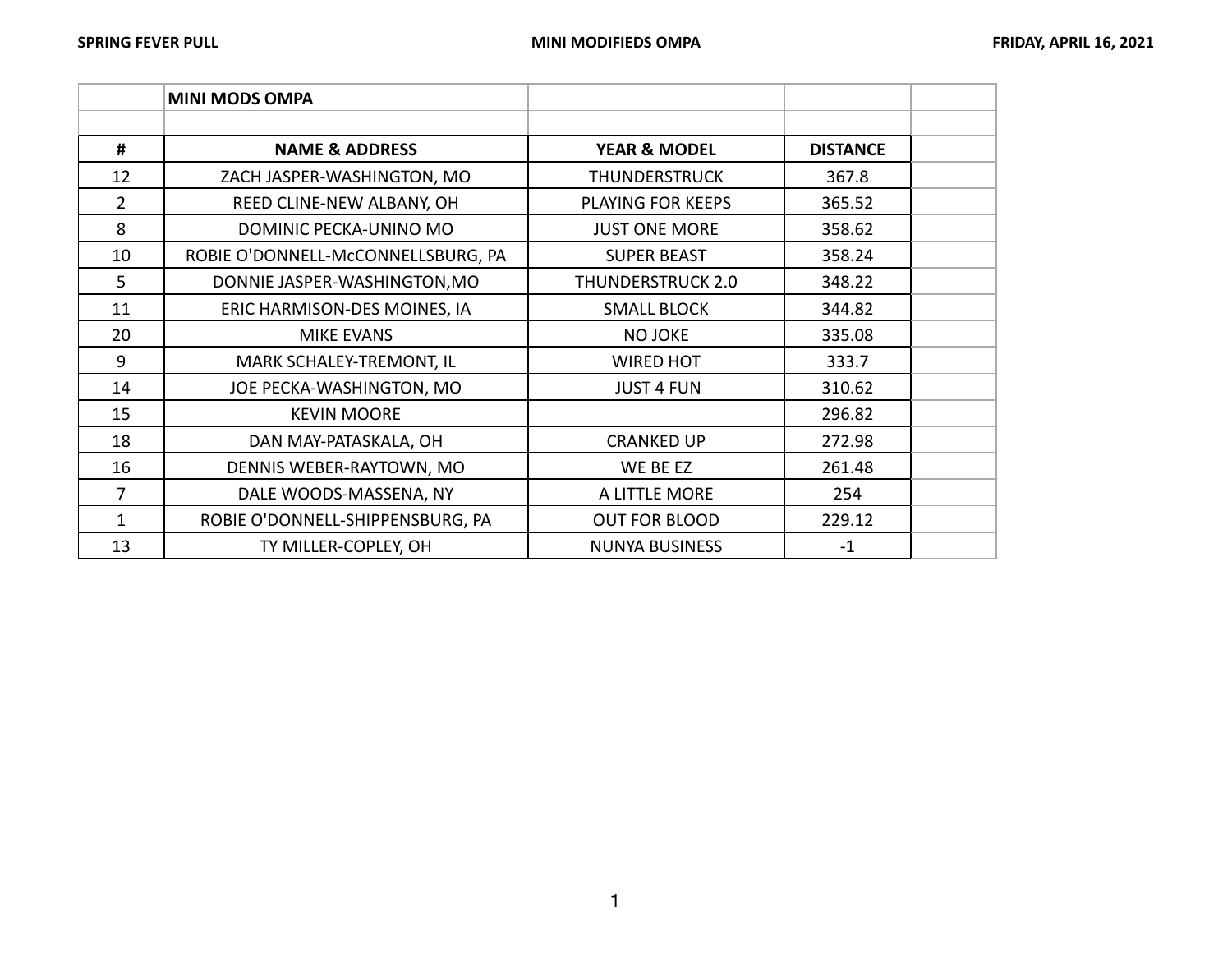|                | <b>V-8 HOT RODS</b>            |                          |                 |  |
|----------------|--------------------------------|--------------------------|-----------------|--|
|                |                                |                          |                 |  |
| #              | <b>NAME &amp; ADDRESS</b>      | <b>YEAR &amp; MODEL</b>  | <b>DISTANCE</b> |  |
| 13             | CHRIS ZAENKER-HAMILTON, OH     | <b>BLEEDIN GREEN</b>     | 322.58          |  |
| $\overline{4}$ | <b>BOB ZAENKERK-OKEANA, OH</b> | THE BANDIT               | 322.42          |  |
| $\overline{2}$ | JOSH VANHORN-MALTA, OH         | <b>DIRTY SEXY MONEY</b>  | 319.26          |  |
| 10             | BARNEY TAYLOR-FLETCHER, OH     | <b>HOT ROD HARVESTER</b> | 313.08          |  |
| 6              | BEN HOLTHAUS-ANNA, OH          | <b>SLOWBURN RELIT</b>    | 312.1           |  |
| 1              | GARY FRAME-QUAKER CITY, OH     | <b>BACK DRAFT</b>        | 306.2           |  |
| 8              | JEFFREY SHAW-MT. VICTORY, OH   | <b>GOING FOR BROKE</b>   | 306.06          |  |
| 7              | TIM TAYLOR-MIDDLETOWN, OH      |                          | 306             |  |
| 5              | KIRT DREW-NEW MADISON, OH      |                          | 305.88          |  |
| $\overline{3}$ | <b>RALPH REESE</b>             |                          | 304.6           |  |
| 9              | TREVOR ZAENKERT-OKEANA, OH     | <b>LIFE CHANGER</b>      | 294.32          |  |
| 11             | ETHAN MOUSER-RIDGEWAY, OH      | <b>GREEN THUNDER</b>     | 171.98          |  |
| 15             |                                |                          |                 |  |
| 16             |                                |                          |                 |  |
| 17             |                                |                          |                 |  |
| 18             |                                |                          |                 |  |
| 19             |                                |                          |                 |  |
| 20             |                                |                          |                 |  |